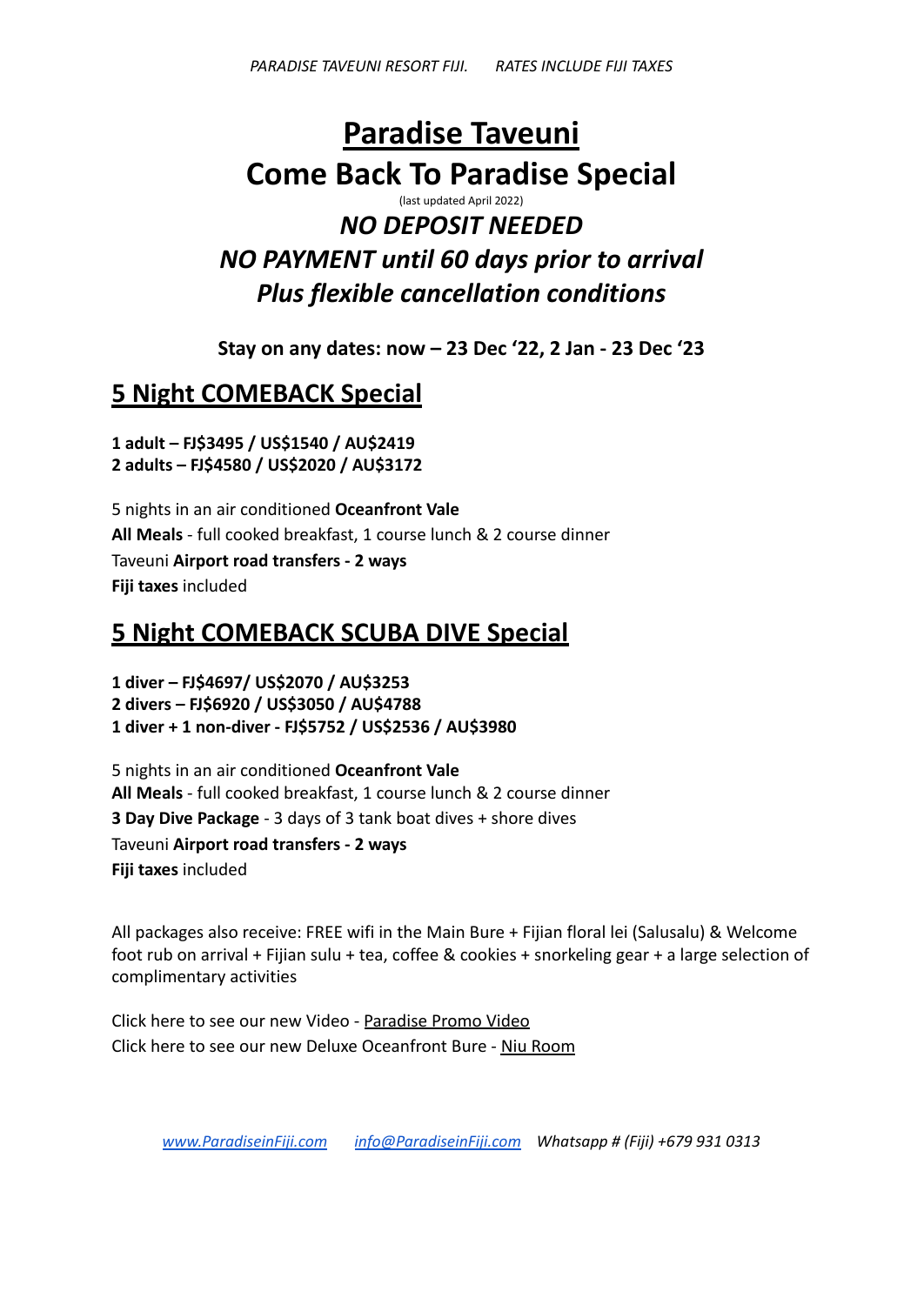### **10 Night COMEBACK Special - Pay 7 / Stay 10**

#### **1 ad – FJ\$4890 / US\$2157 / AU\$3384 2 ad – FJ\$6415 / US\$2828 / AU\$4439**

7 nights in an air conditioned **Oceanfront Vale 3 nights FREE** - pay 7 nights & stay 10 nights **All Meals** - full cooked breakfast, 1 course lunch and 2 course dinner **FREE Fiji Night** Cultural evening with entertainment **FREE Paradise Massage** on arrival **FREE upgrade** to a 4 course Romantic Tropical Dinner **Kids stay and eat FREE** (0-12 yrs) Taveuni **Airport road transfers - 2 ways Fiji taxes** included

## **10 Night COMEBACK SCUBA DIVE Special - Pay 7 / Stay 10**

**1 diver – FJ\$6808 / US\$3000 / AU\$4712 2 divers – FJ\$10,313 / US\$4545 / AU\$7136 1 diver + 1 non-diver - FJ\$8343 / US\$3677 / AU\$5773**

7 nights in an air conditioned **Oceanfront Vale All Meals** - full cooked breakfast, 1 course lunch and 2 course dinner **5 Day Dive Package per diver** - 5 days of 3 tank boat dives + Shore Dives **FREE Fiji Night** Cultural evening with entertainment **FREE Paradise Massage** on arrival **FREE upgrade** to a 4 course Romantic Tropical Dinner **Kids stay and eat FREE** (0-12 yrs) Taveuni **Airport road transfers - 2 ways Fiji taxes** included

All packages also receive: FREE wifi in the Main Bure + Fijian floral lei (Salusalu) & Welcome foot rub on arrival + Fijian sulu + tea, coffee & cookies + snorkeling gear + a large selection of complimentary activities

Click here to see our new Video - [Paradise Promo Video](https://youtu.be/hNwT-sc-PL4) Click here to see our new Deluxe Oceanfront Bure - [Niu Room](https://youtu.be/XEDFWyBkJoA)